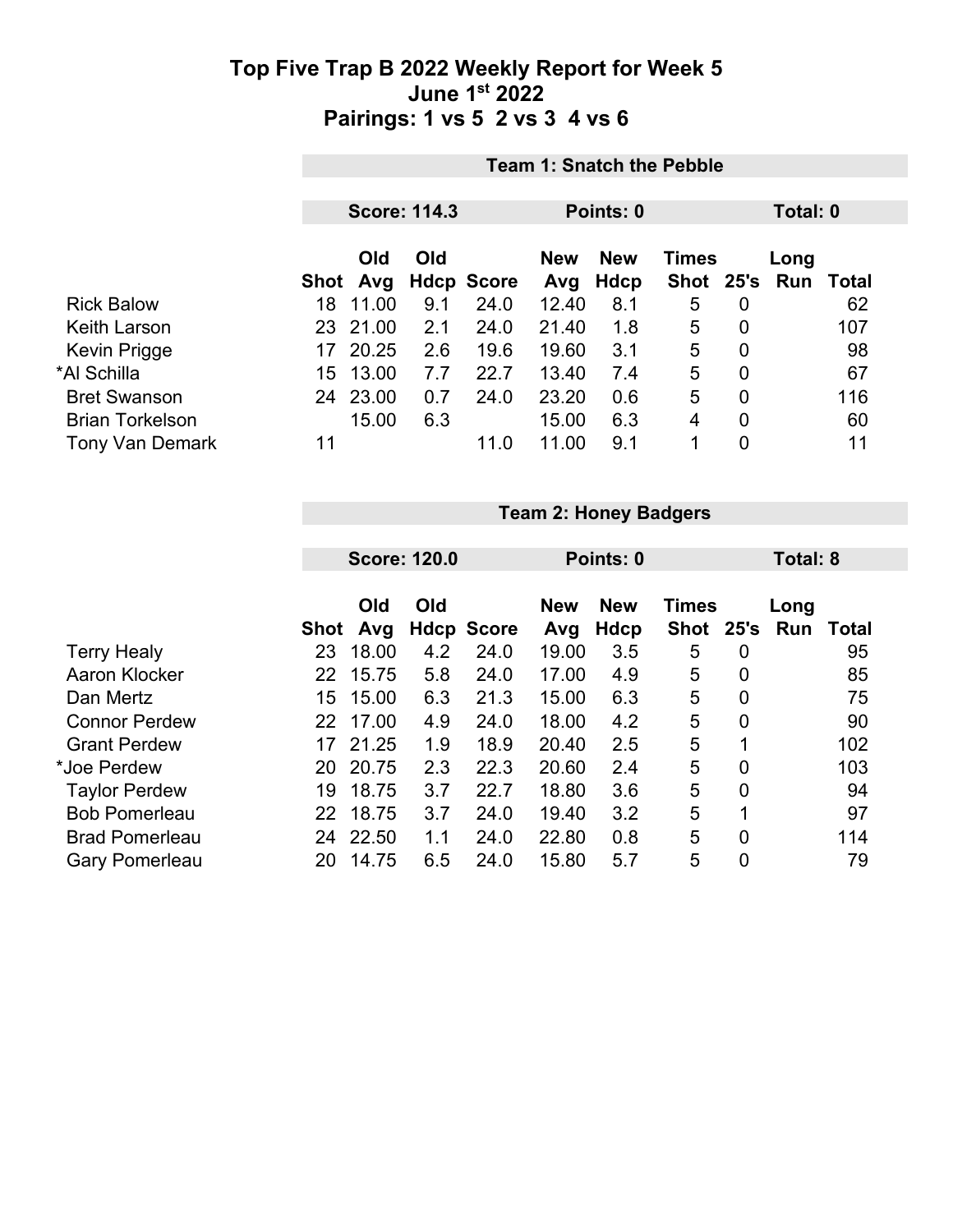|                         |    | <b>Team 3: Loss Leaders</b> |                     |                   |                   |                    |              |                |                             |     |  |
|-------------------------|----|-----------------------------|---------------------|-------------------|-------------------|--------------------|--------------|----------------|-----------------------------|-----|--|
|                         |    |                             | <b>Score: 120.6</b> |                   |                   | Points: 2          |              |                | Total: 6                    |     |  |
|                         |    | <b>Old</b><br>Shot Avg      | Old                 | <b>Hdcp Score</b> | <b>New</b><br>Avg | <b>New</b><br>Hdcp | <b>Times</b> |                | Long<br>Shot 25's Run Total |     |  |
| Dean Larson             |    | 15.33                       | 6.1                 |                   | 15.33             | 6.1                | 3            | $\overline{0}$ |                             | 46  |  |
| <b>Anthony Marshall</b> | 20 | 18.25                       | 4.0                 | 24.0              | 18.60             | 3.8                | 5            | $\overline{0}$ |                             | 93  |  |
| Lauren McMillan         |    | 25 21.67                    | 1.6                 | 25.0              | 22.50             | 1.1                | 4            | 1              | 25                          | 90  |  |
| Michael McMillan        |    | 22 21.75                    | 1.6                 | 23.6              | 21.80             | 1.5                | 5            | $\overline{0}$ |                             | 109 |  |
| *Scott McMillan         | 22 | 19.33                       | 3.3                 | 24.0              | 20.00             | 2.8                | 4            | $\overline{0}$ |                             | 80  |  |
| <b>Jared Zolik</b>      | 24 | 20.75                       | 2.3                 | 24.0              | 21.40             | 1.8                | 5            | 0              |                             | 107 |  |

|                    |     |            | <b>Score: 115.0</b> |                     |                   | Points: 0  |               |                | Total: 3 |       |
|--------------------|-----|------------|---------------------|---------------------|-------------------|------------|---------------|----------------|----------|-------|
|                    |     | Old<br>Old |                     |                     |                   | <b>New</b> | <b>Times</b>  |                | Long     |       |
|                    |     |            |                     | Shot Avg Hdcp Score | <b>New</b><br>Avg | Hdcp       | Shot 25's Run |                |          | Total |
| Dave Dave          | 20  | 21.00      | 2.1                 | 22.1                | 20.80             | 2.2        | 5             | 0              |          | 104   |
| <b>Fred Fred</b>   | 15. | 15.50      | 6.0                 | 21.0                | 15.40             | 6.0        | 5             | 0              |          | 77    |
| Jerry Freese       | 20  | 19.75      | 3.0                 | 23.0                | 19.80             | 2.9        | 5             | $\overline{0}$ |          | 99    |
| *Gary Gary         |     | 22 23.00   | 0.7                 | 22.7                | 22.80             | 0.8        | 5             | $\overline{0}$ |          | 114   |
| Jeremy Jeremy      | 23  | 22.50      | 1.1                 | 24.0                | 22.60             | 1.0        | 5             |                |          | 113   |
| <b>Terry Terry</b> | 23  | 23.75      | 0.2                 | 23.2                | 23.60             | 0.3        | 5             | 0              |          | 118   |

**Team 4: Fred's Shoe Repair**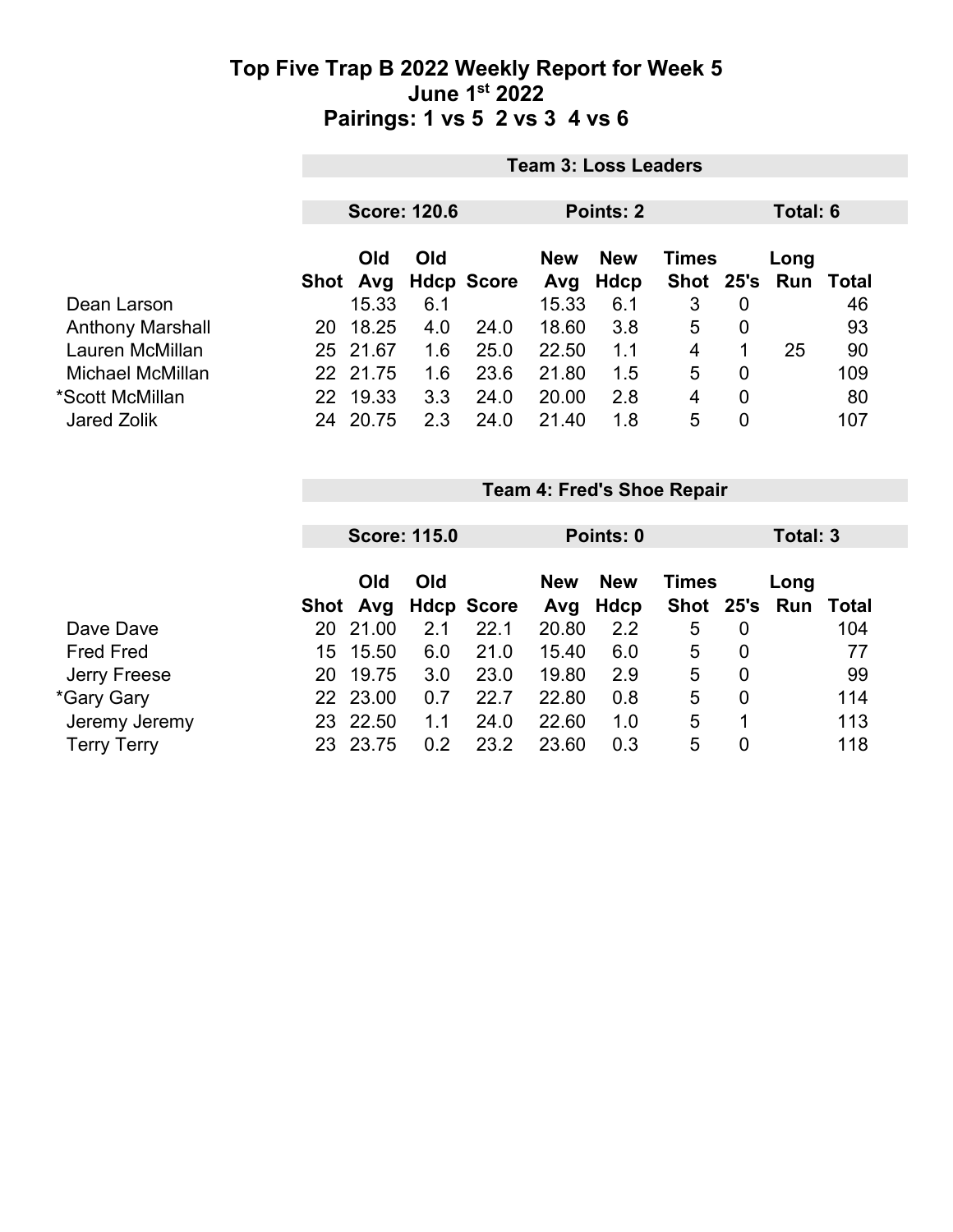|                        | <b>Team 5: Mallards</b> |          |                     |                   |                            |                  |      |                |                          |     |  |
|------------------------|-------------------------|----------|---------------------|-------------------|----------------------------|------------------|------|----------------|--------------------------|-----|--|
|                        |                         |          | <b>Score: 120.5</b> |                   |                            | <b>Points: 2</b> |      | Total: 7       |                          |     |  |
|                        | Old<br>Old              |          |                     | <b>New</b>        | <b>New</b><br><b>Times</b> |                  |      |                |                          |     |  |
|                        | Shot                    | Avg      |                     | <b>Hdcp Score</b> | Avg                        | Hdcp             | Shot | 25's           | Long<br><b>Run Total</b> |     |  |
| Nick Corniea           |                         | 22 21.00 | 2.1                 | 24.0              | 21.20                      | 2.0              | 5    | 0              |                          | 106 |  |
| <b>Todd Corniea</b>    | 23.                     | 23.25    | 0.5                 | 23.5              | 23.20                      | 0.6              | 5    | 0              |                          | 116 |  |
| Dennis Gertgen         | 25.                     | 22.00    | 1.4                 | 25.0              | 22.60                      | 1.0              | 5    | $\overline{2}$ | 50                       | 113 |  |
| Dan LeBeda             | 21                      | 19.25    | 3.3                 | 24.0              | 19.60                      | 3.1              | 5    | 0              |                          | 98  |  |
| <b>Stuart Nordbury</b> | 19                      | 21.75    | 1.6                 | 20.6              | 21.20                      | 2.0              | 5    | 1              |                          | 106 |  |
| <b>Steve Norenberg</b> | 13                      | 16.00    | 5.6                 | 18.6              | 15.40                      | 6.0              | 5    | 0              |                          | 77  |  |
| <b>David Parker</b>    | 23                      | 21.25    | 1.9                 | 24.0              | 21.60                      | 1.7              | 5    | 0              |                          | 108 |  |
| Jon Schmidt            | 12.                     | 12.75    | 7.9                 | 19.9              | 12.60                      | 8.0              | 5    | 0              |                          | 63  |  |

**Team 6: Firing Blanks**

|                           |      | <b>Score: 120.0</b> |      |                   |                   | <b>Points: 2</b>   |                             |             | Total: 6           |       |
|---------------------------|------|---------------------|------|-------------------|-------------------|--------------------|-----------------------------|-------------|--------------------|-------|
|                           | Shot | Old<br>Avg          | Old  | <b>Hdcp Score</b> | <b>New</b><br>Avg | <b>New</b><br>Hdcp | <b>Times</b><br><b>Shot</b> | 25's        | Long<br><b>Run</b> | Total |
| Joe Drinka                | 18   | 16.50               | 5.3  | 23.3              | 16.80             | 5.0                | 5                           | $\mathbf 0$ |                    | 84    |
| <b>William Hildebrand</b> | 19   | 14.25               | 6.8  | 24.0              | 15.20             | 6.2                | 5                           | 0           |                    | 76    |
| <b>Brianna Klein</b>      | 20   | 13.50               | 7.4  | 24.0              | 14.80             | 6.4                | 5                           | 0           |                    | 74    |
| Ron Lagace                | 19   | 13.50               | 7.4  | 24.0              | 14.60             | 6.6                | 5                           | 0           |                    | 73    |
| <b>Tyler Paskey</b>       | 21   | 19.25               | 3.3  | 24.0              | 19.60             | 3.1                | 5                           | 0           |                    | 98    |
| *Brian Pevito             | 23   | 21.75               | 1.6  | 24.0              | 22.00             | 1.4                | 5                           | 0           |                    | 110   |
| Lynn Pevito               |      | 9.25                | 10.3 |                   | 9.25              | 10.3               | 4                           | 0           |                    | 37    |
| <b>Ryan Simon</b>         | 21   | 16.50               | 5.3  | 24.0              | 17.40             | 4.6                | 5                           | 0           |                    | 87    |
| <b>Tom Simon</b>          | 21   | 17.75               | 4.4  | 24.0              | 18.40             | 3.9                | 5                           | 0           |                    | 92    |
| Ryan Vanderlau            |      | 17.00               | 4.9  |                   | 17.00             | 4.9                | 3                           | 0           |                    | 51    |

| Super Shooters: Lauren McMillan | 25 |
|---------------------------------|----|
| Dennis Gertgen                  | 50 |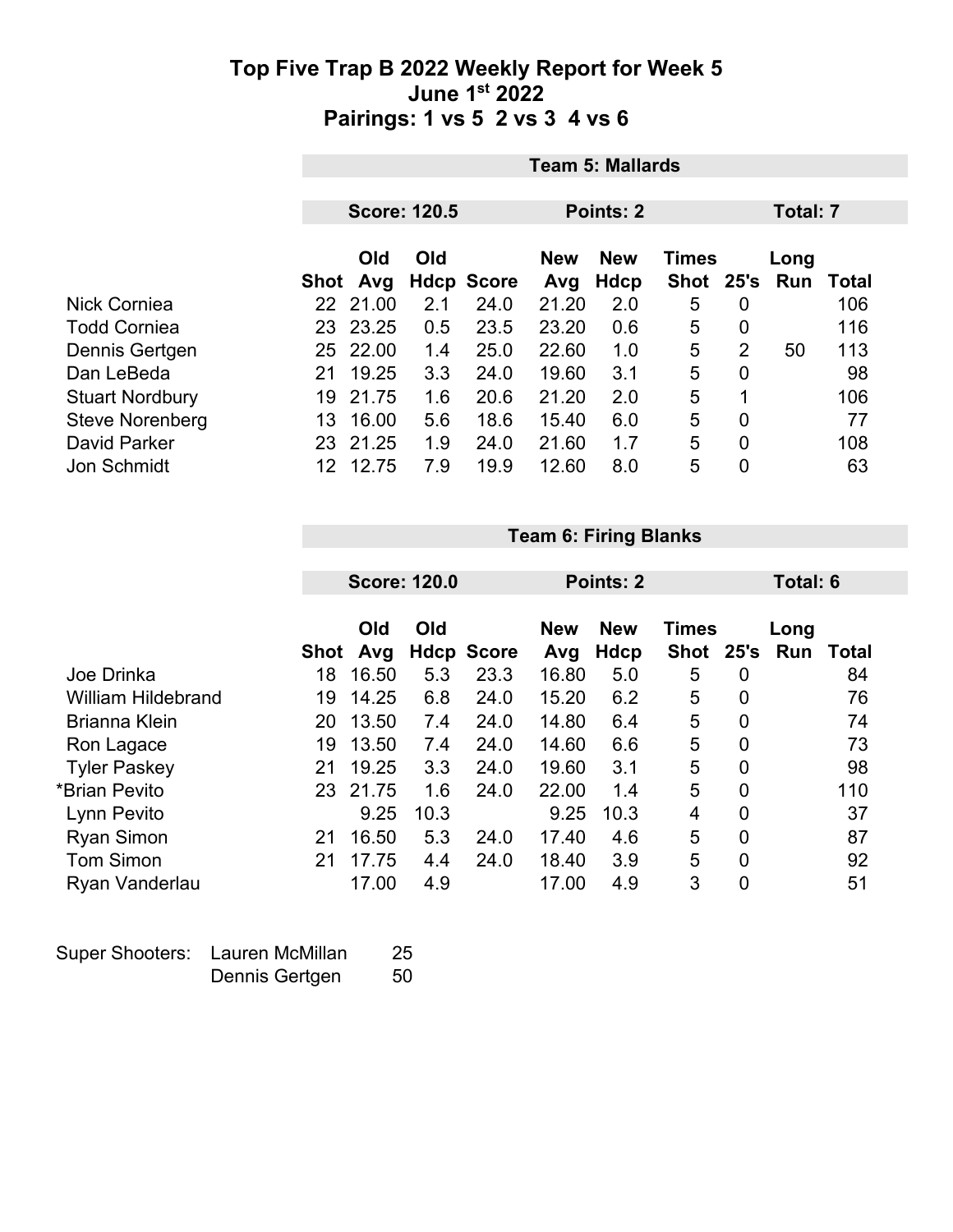## **Top Five Trap B 2022 Team Standings through week 5**

| Team 2 | <b>Honey Badgers</b>      | 8.0 |
|--------|---------------------------|-----|
| Team 5 | <b>Mallards</b>           | 7.0 |
| Team 6 | <b>Firing Blanks</b>      | 6.0 |
| Team 3 | <b>Loss Leaders</b>       | 6.0 |
| Team 4 | <b>Fred's Shoe Repair</b> | 3.0 |
| Team 1 | <b>Snatch the Pebble</b>  | 0.0 |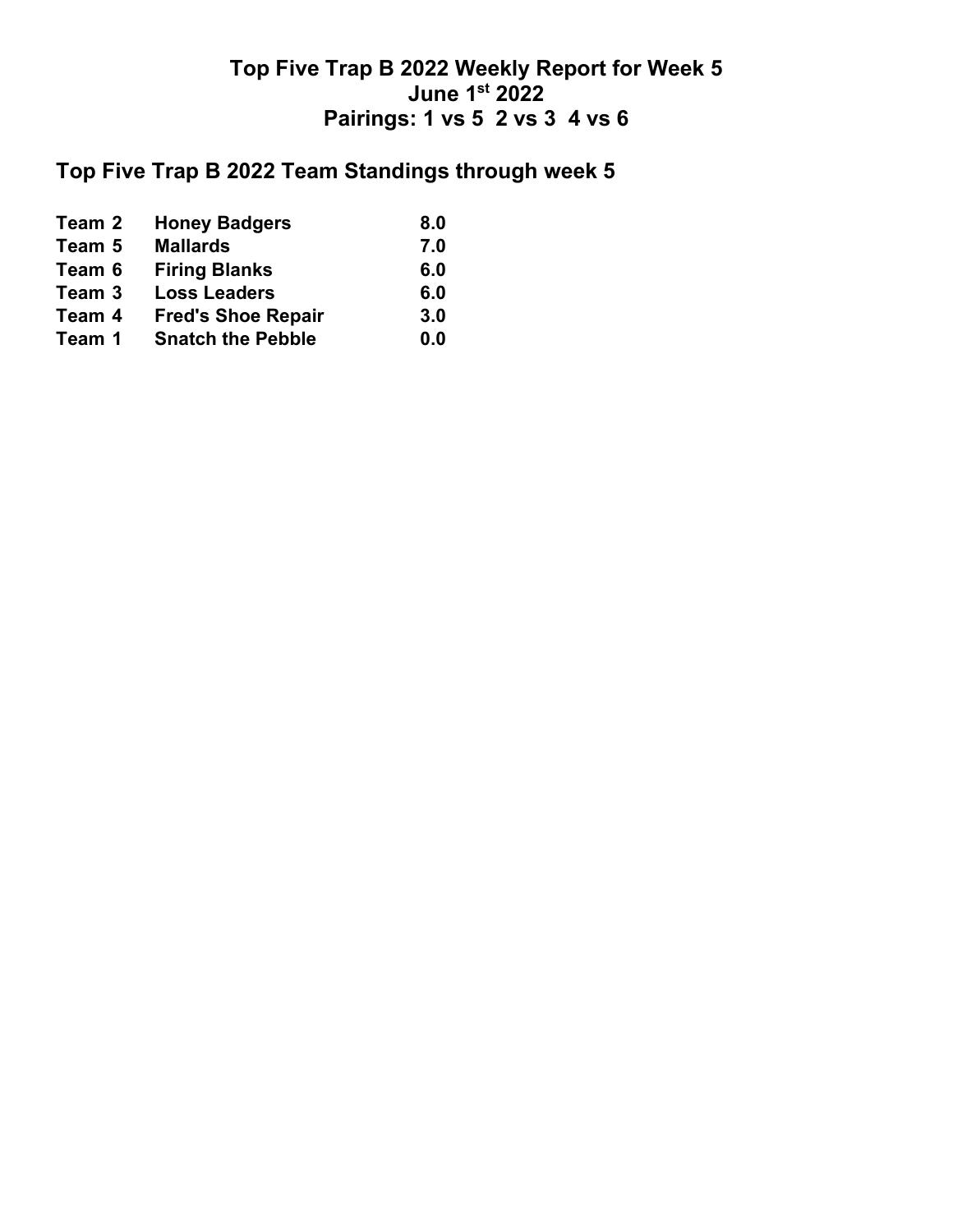# **Top Five Trap B 2022 Total Target Leaders Through Week 5**

| Shooter                   | Total | Avg   |   | <b>Rounds Straights Team</b> |                           |
|---------------------------|-------|-------|---|------------------------------|---------------------------|
| <b>Terry Terry</b>        | 118   | 23.60 | 5 | 0                            | <b>Fred's Shoe Repair</b> |
| <b>Bret Swanson</b>       | 116   | 23.20 | 5 | 0                            | <b>Snatch the Pebble</b>  |
| <b>Todd Corniea</b>       | 116   | 23.20 | 5 | 0                            | <b>Mallards</b>           |
| <b>Brad Pomerleau</b>     | 114   | 22.80 | 5 | 0                            | <b>Honey Badgers</b>      |
| <b>Gary Gary</b>          | 114   | 22.80 | 5 | 0                            | <b>Fred's Shoe Repair</b> |
| Dennis Gertgen            | 113   | 22.60 | 5 | $\overline{2}$               | <b>Mallards</b>           |
| Jeremy Jeremy             | 113   | 22.60 | 5 | 1                            | <b>Fred's Shoe Repair</b> |
| <b>Brian Pevito</b>       | 110   | 22.00 | 5 | 0                            | <b>Firing Blanks</b>      |
| Michael McMillan          | 109   | 21.80 | 5 | 0                            | <b>Loss Leaders</b>       |
| <b>David Parker</b>       | 108   | 21.60 | 5 | 0                            | <b>Mallards</b>           |
| <b>Keith Larson</b>       | 107   | 21.40 | 5 | 0                            | <b>Snatch the Pebble</b>  |
| <b>Jared Zolik</b>        | 107   | 21.40 | 5 | 0                            | Loss Leaders              |
| <b>Nick Corniea</b>       | 106   | 21.20 | 5 | 0                            | <b>Mallards</b>           |
| <b>Stuart Nordbury</b>    | 106   | 21.20 | 5 | $\mathbf 1$                  | <b>Mallards</b>           |
| Dave Dave                 | 104   | 20.80 | 5 | 0                            | <b>Fred's Shoe Repair</b> |
| Joe Perdew                | 103   | 20.60 | 5 | 0                            | <b>Honey Badgers</b>      |
| <b>Grant Perdew</b>       | 102   | 20.40 | 5 | 1                            | <b>Honey Badgers</b>      |
| <b>Jerry Freese</b>       | 99    | 19.80 | 5 | 0                            | <b>Fred's Shoe Repair</b> |
| Kevin Prigge              | 98    | 19.60 | 5 | 0                            | <b>Snatch the Pebble</b>  |
| <b>Tyler Paskey</b>       | 98    | 19.60 | 5 | 0                            | <b>Firing Blanks</b>      |
| Dan LeBeda                | 98    | 19.60 | 5 | 0                            | <b>Mallards</b>           |
| <b>Bob Pomerleau</b>      | 97    | 19.40 | 5 | 1                            | <b>Honey Badgers</b>      |
| <b>Terry Healy</b>        | 95    | 19.00 | 5 | 0                            | <b>Honey Badgers</b>      |
| <b>Taylor Perdew</b>      | 94    | 18.80 | 5 | 0                            | <b>Honey Badgers</b>      |
| <b>Anthony Marshall</b>   | 93    | 18.60 | 5 | $\mathbf 0$                  | <b>Loss Leaders</b>       |
| <b>Tom Simon</b>          | 92    | 18.40 | 5 | 0                            | <b>Firing Blanks</b>      |
| <b>Connor Perdew</b>      | 90    | 18.00 | 5 | 0                            | <b>Honey Badgers</b>      |
| Lauren McMillan           | 90    | 22.50 | 4 | 1                            | <b>Loss Leaders</b>       |
| <b>Ryan Simon</b>         | 87    | 17.40 | 5 | 0                            | <b>Firing Blanks</b>      |
| <b>Aaron Klocker</b>      | 85    | 17.00 | 5 | 0                            | <b>Honey Badgers</b>      |
| Joe Drinka                | 84    | 16.80 | 5 | 0                            | <b>Firing Blanks</b>      |
| <b>Scott McMillan</b>     | 80    | 20.00 | 4 | 0                            | Loss Leaders              |
| <b>Gary Pomerleau</b>     | 79    | 15.80 | 5 | 0                            | <b>Honey Badgers</b>      |
| <b>Steve Norenberg</b>    | 77    | 15.40 | 5 | 0                            | <b>Mallards</b>           |
| <b>Fred Fred</b>          | 77    | 15.40 | 5 | 0                            | <b>Fred's Shoe Repair</b> |
| <b>William Hildebrand</b> | 76    | 15.20 | 5 | 0                            | <b>Firing Blanks</b>      |
| Dan Mertz                 | 75    | 15.00 | 5 | 0                            | <b>Honey Badgers</b>      |
| Brianna Klein             | 74    | 14.80 | 5 | 0                            | <b>Firing Blanks</b>      |